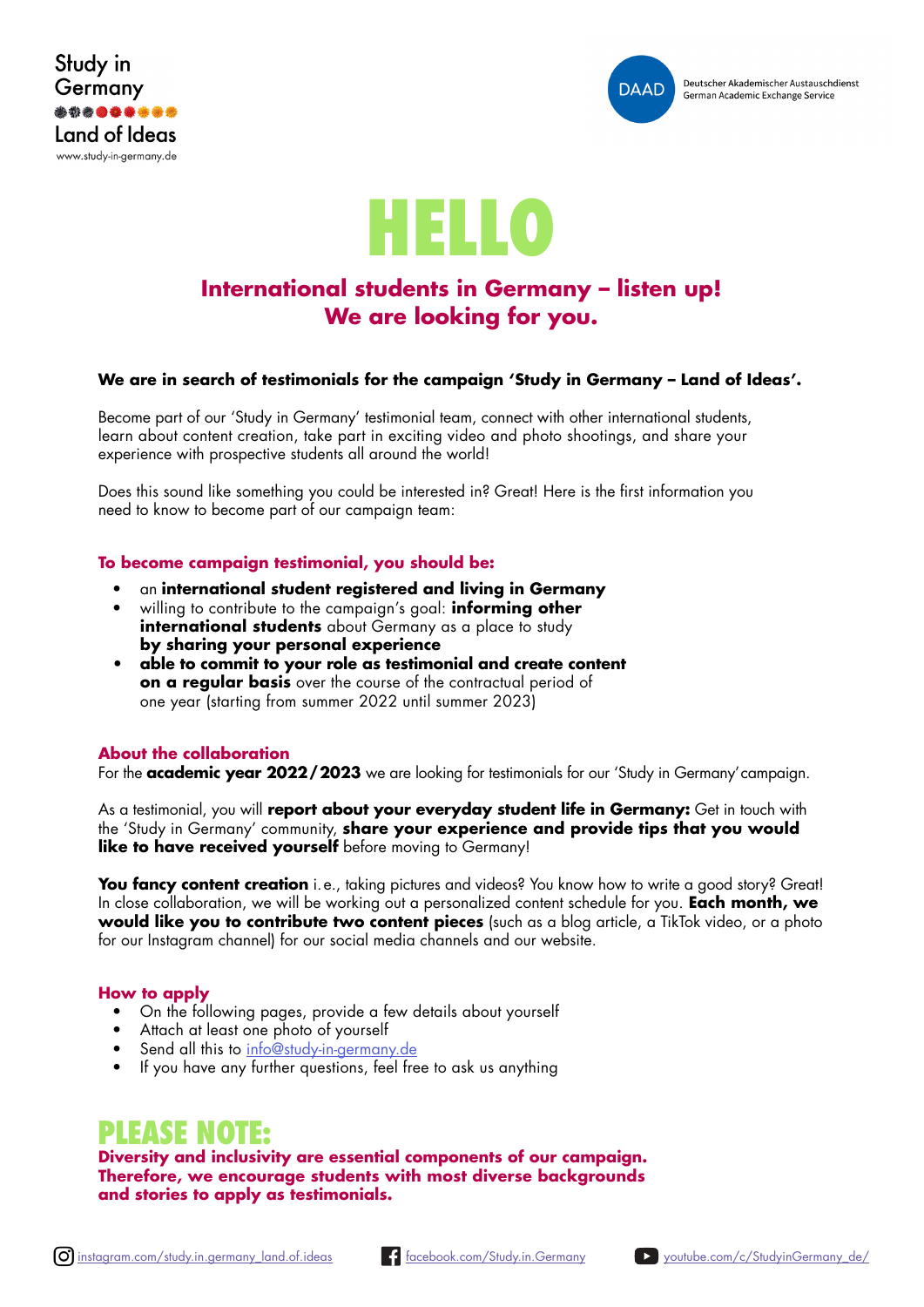



# **WE ARE LOOKING FORWARD TO HEARING FROM YOU.**

#### **What happens next**

After we have reviewed all applications, we will let you know whether you will be considered as testimonial. With all the chosen candidates, we will then hold a preparation workshop in which we will give you all relevant information related to your role. During the workshop, you will have the chance to meet and connect with your fellow teammates.

#### **About us**

'Study in Germany – Land of Ideas' is the official campaign for Germany as a study location conducted by the German Academic Exchange Service (DAAD) as an initiative by the Federal Ministry of Education and Research (BMBF). The aim of the campaign is to raise awareness of Germany as an excellent study location.

## **We are excited to meet you and are looking forward to our collaboration.**

**Best wishes, your Study-in-Germany Team**

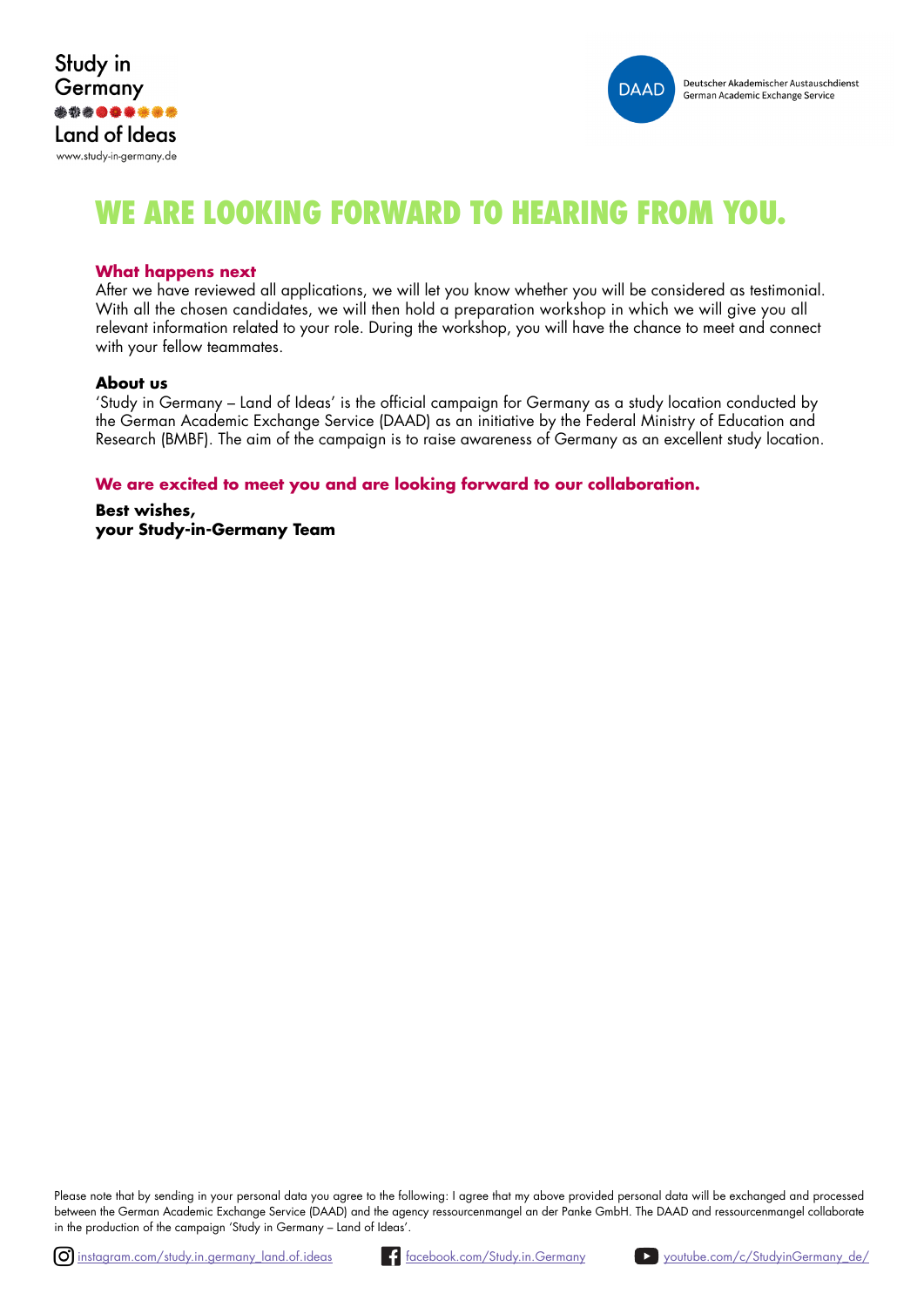





## **We want to get to know you!**

# **Personal information:** Full name E-mail address **Nationality**

## **Information about your study programme:**

Study programme/degree

**University** 

Current semester

Extra-curricular activities (if applicable)

Number of semesters you still need to complete your studies

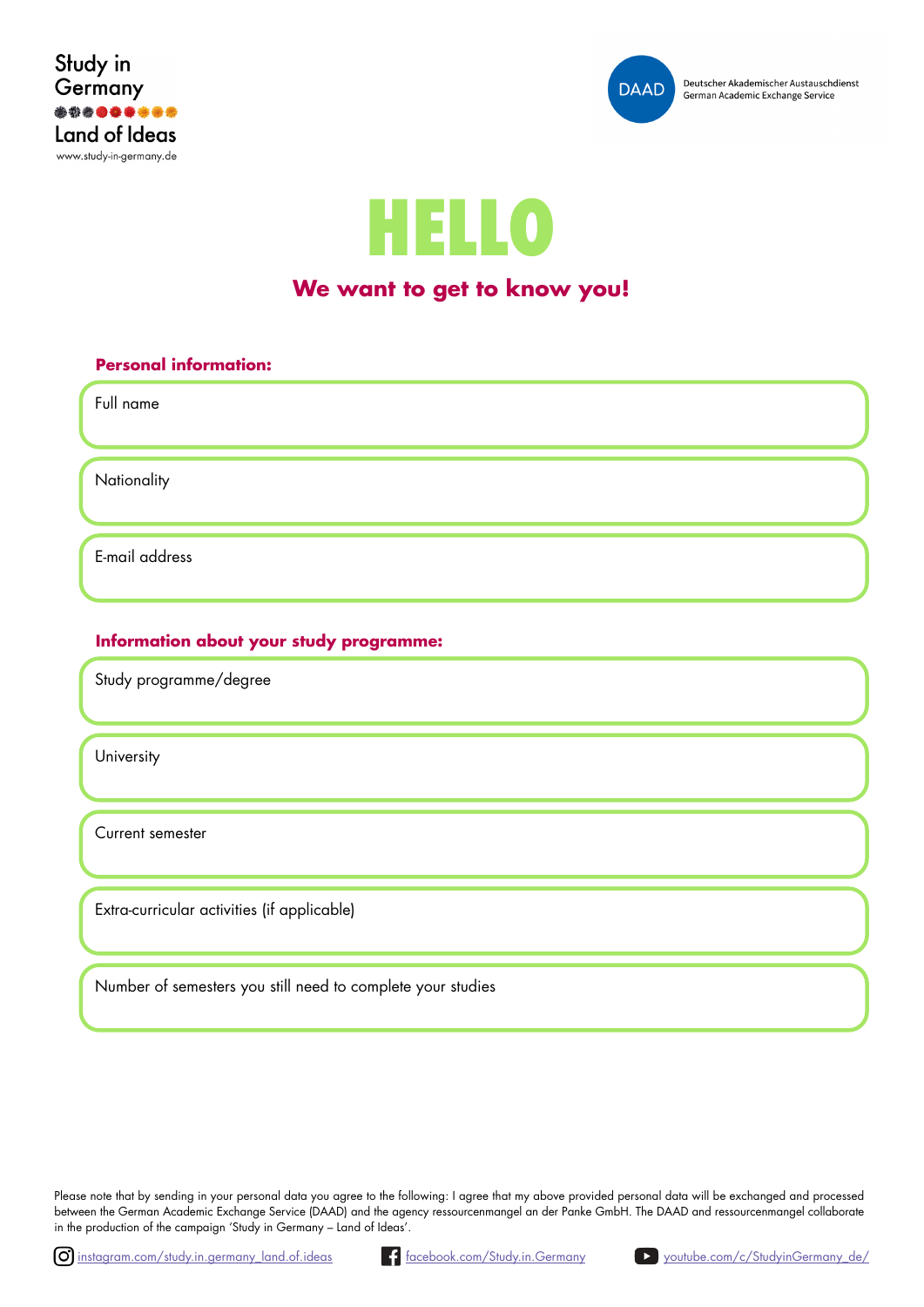



## **Which of the following topics are close to your heart in regard to your experience of studying in Germany?**

- Excellent education
- Practical experience
- A safe environment
- Open society
- Individual growth
- Career opportunities

## **Information about your motivation and yourself:**

Briefly outline your motivation to become a , Study in Germany' testimonial, please. Also please tell us a little bit about yourself: What is your connection to Germany? How come you have decided to study here? What are your interests apart from studying? It will be sufficient to write  $5-10$  sentences.